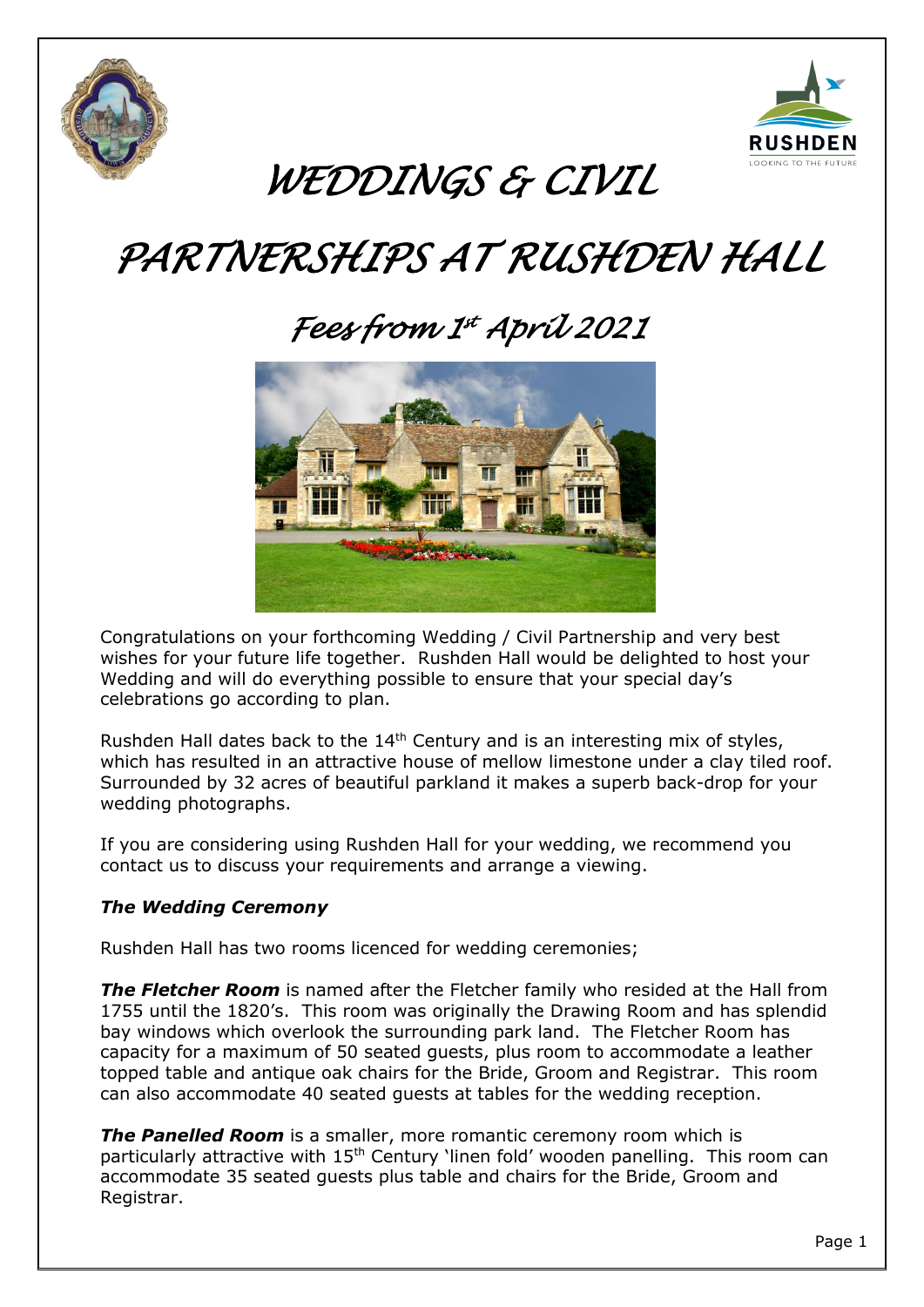- *Wedding Hire up to 4 hours* **£495.00 \***
- *Wedding Hire up to 8 hours* **£805.00 \***
- *Additional hours to be charged at £125.00 per hour \**
- You will have exclusive use of our public rooms for your wedding, as well as the kitchen. Our kitchen is equipped with a catering oven, hob, microwave and fridge freezer. Rushden Hall does not provide catering for functions; this should be provided by the Hirer.
- It is the Hirer's responsibility for setting up any furniture required and for returning it after use to the position in which it was found. Please note your hire hours should incorporate your set-up and clearing up time.
- Should you wish for alcohol to be sold on the premises it is the Hirer's responsibility to ensure that our Entertainment Licence Regulations are adhered to, a copy of which can be found on the reverse of our booking form.
- Because of the historical importance of our public rooms, we do not allow the use of disco equipment during receptions, but we do permit the playing of gentle music befitting the ambience of the building.
- The use of bio-degradable confetti is permitted outside of Rushden Hall only.

## *The Walled Garden*

Rushden Hall can accommodate larger wedding receptions in our Walled Garden, which is adjacent to the Hall and a perfect setting for a marquee. Although the area is part of the public park, as the name suggests, the surrounding wall gives complete privacy and is a perfect location for a summer wedding. The Walled Garden dates back to the  $15<sup>th</sup>$ Century and is a beautiful 2 acre grassed area with mature trees and fruit trees.

- Hire of the walled garden offers exclusive use to the Hirer.
- We allow the erection of a marquee and the provision of temporary toilets within the Walled Garden. However, we request to see copies of Public Liability Insurance from the suppliers of these items.
- The Hirer will be responsible for the security of any facilities they provide within the Walled Garden throughout the hire period.
- Additional costs for the hire of marquee, toilets and security when booking the Walled Garden is the Hirer's responsibility and is subject to our licensing restrictions, in accordance with our booking form.
- The Walled Garden has a Premises Licence and is subject to our Entertainment and Licensable Activities Regulations.
- All forms of music are permitted within the Walled Garden. All music must cease at 11.00pm, in accordance with our Entertainment Licence.